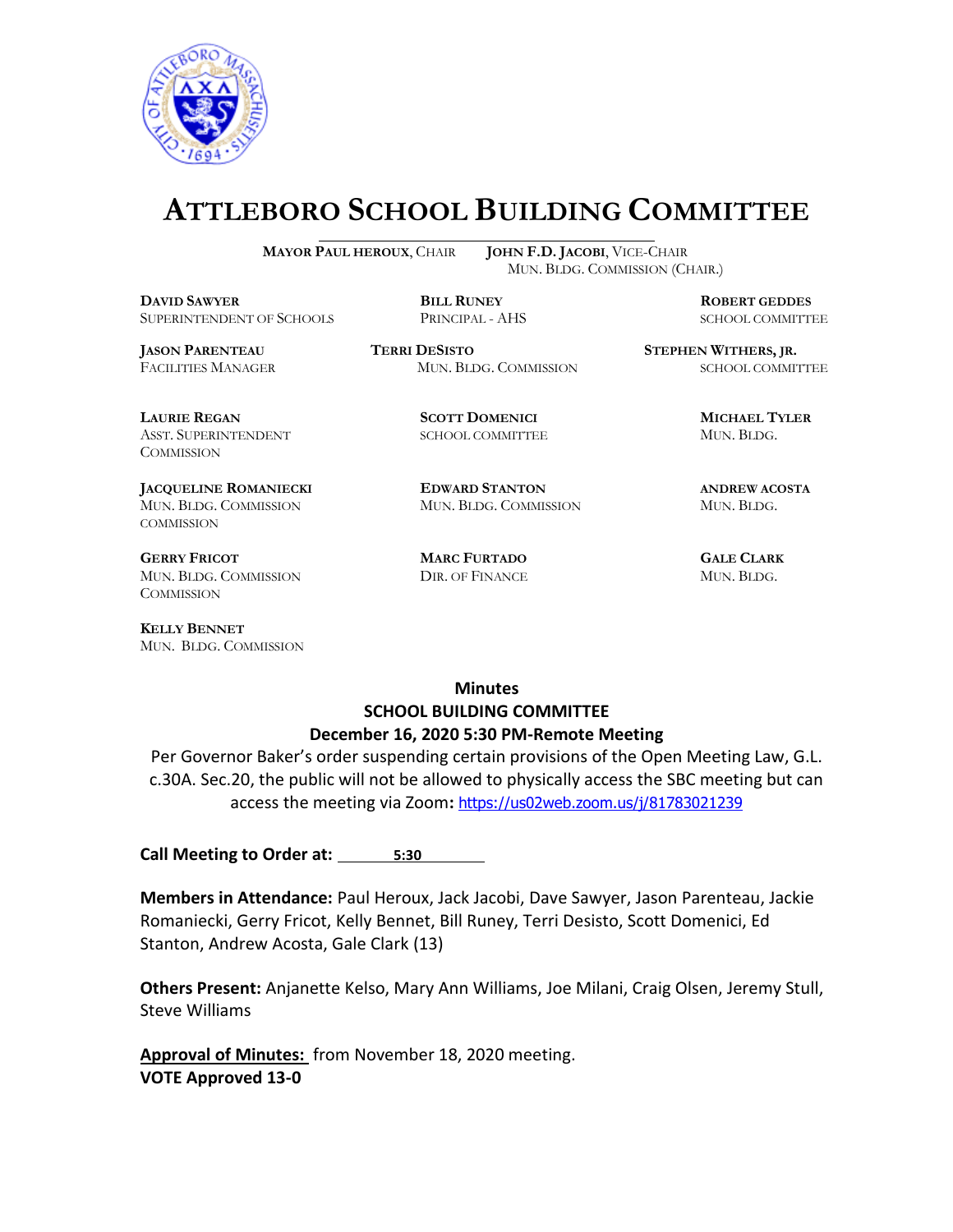#### **Bills & Payments:**

| Vendor        | Invoice #             | <b>Invoice</b> | <b>Amount</b>  |
|---------------|-----------------------|----------------|----------------|
|               |                       | <b>Date</b>    |                |
| Skanska       | 1316825-000-14294-51  | 12/7/20        | \$130,605.00   |
| Kaestle Boos  | 16027.00-46           | 11/30/20       | \$109,085.00   |
| Consigli      | <b>Application 19</b> | 11/30/20       | \$6,773,787.24 |
| <b>Briggs</b> | 217422                | 11/28/20       | \$12,317.50    |
| FedEx         | 7-196-93048           | 11/30/20       | \$16.16        |
| FedEx         | 7-203-69571           | 12/7/20        | \$17.84        |
| <b>Total</b>  |                       |                | \$7,025,828.74 |

#### **VOTE Approved 13-0**

## **Attleboro High School-project update:**

### **Consigli:**

1. Construction update/drone photos

Work continues on the roofing. Working on main roof area E (future cafeteria) Gym roof done. In another week or so will begin working on lower roofs (3 total). Then the bulk of the main sections (field roofing) of roofing will be done – detailing would be only thing remaining. Masonry continues. Area at C building south is complete and washed down. Started installation of permanent window frames in this area. AVB is almost entirely complete at buildings A, B & C. Any window that does not have a permanent window has plywood. Temp heat started recently to allow work to continue through winter.

Interior: completed some of the interior drywall. Had most recent inspection last Monday will have another inspection next week and then can start drywall walls at classrooms  $(4<sup>th</sup>$  floor). Working from  $4<sup>th</sup>$  floor down to  $1<sup>st</sup>$  floor in A, B & C. 4 story section MEP coordination is complete. HVAC company working their way down and will start on first floor next week.

Monumental stair has been poured and is complete. Slab on grade pour on going. Poured automotive area and working East. Trying to get pours completed before weather gets too cold to do slabs. Will skip over auditorium – eventually that will be pitched, need level so we can continue to work through winter in area.

Continue to temp close in where needed to keep going with spray fireproofing. Continue with Interior block masonry in areas where possible.  $(1<sup>st</sup>$  floor south side of A, B, C building both east and west sides.)